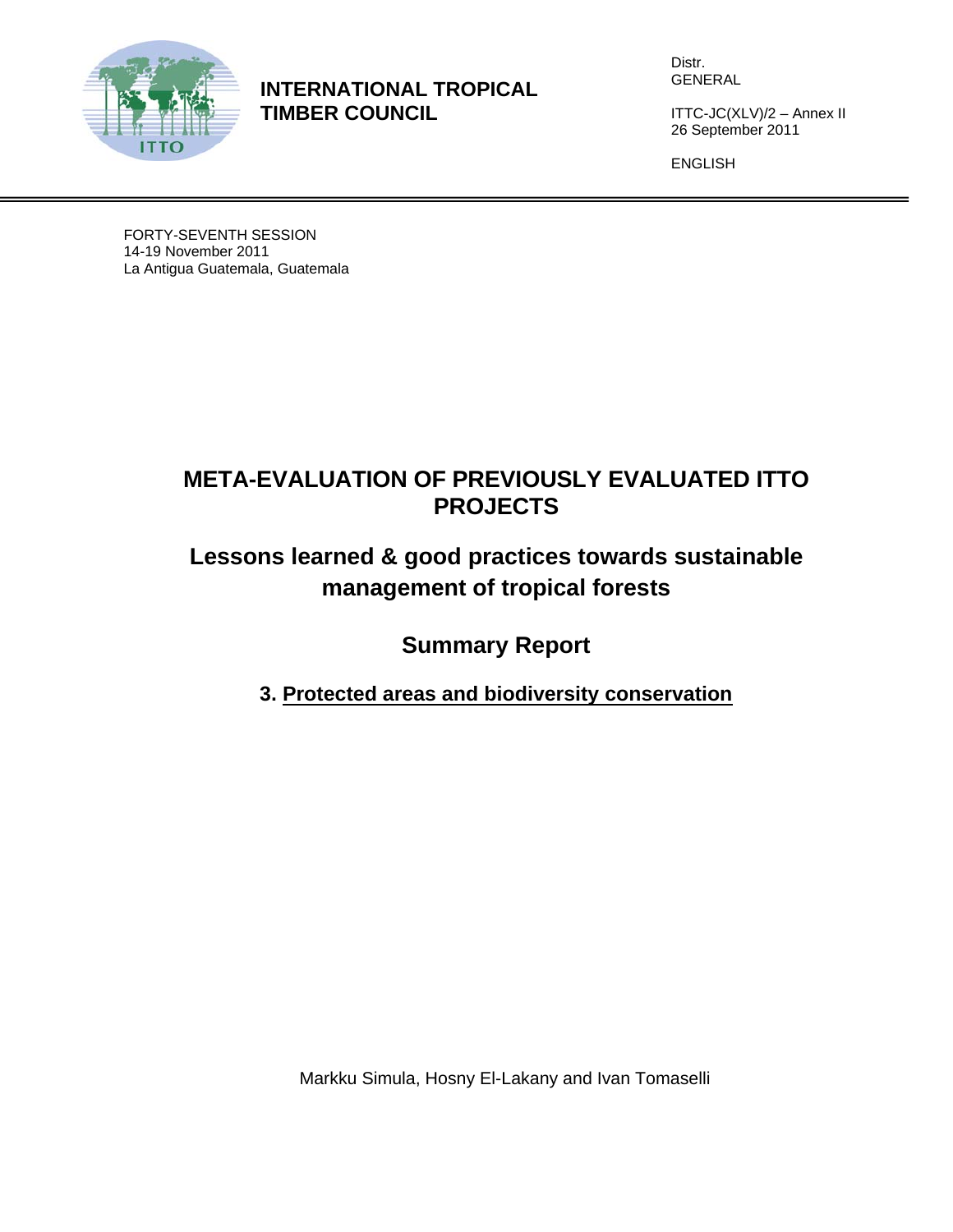#### **THEMATIC SUMMARY REPORT No. 3**

#### **PROTECTED AREAS AND BIODIVERSITY CONSERVATION**

#### **1. INTRODUCTION**

Protection, conservation and enhancement of forest biodiversity are national and international priorities to ensure the stability and resilience of ecosystems. ITTO's mandate is to foster international cooperation in the achievement of sustainable forest management (SFM), including the maintenance and enhancement of forest biodiversity. ITTO has consistently sought to promote biodiversity conservation both in forests managed for timber production and in protected areas. The Organization has promoted zoning of forests to enhance both production and protection functions. Field level projects have been important in capacity building and designing national policies in biodiversity conservation.

In addition to national level efforts, ITTO's trans-boundary initiatives have been valuable both in improving the status of conservation on the ground and in translating the political commitments of participating governments into practical operational collaboration. These projects have been especially useful in contributing to capacity building through sharing of experience amongst all levels of forest management and conservation organizations from the field to the line ministries. Assumptions that underpin the related forest policy debate have also been tested in practice. The high political profile of trans-boundary conservation projects has ensured that the lessons learned have fed into the policy development and educational programmes.

Trans-boundary initiatives have special significance as many of the world's most important remaining tropical forests are found in remote frontier areas. Conserving and sustainably managing these forests is one of the major global environmental challenges. In addition to government executed projects, ITTO also collaborates with communities and NGOs in trans-boundary projects which have laid down the groundwork for establishing a community-based conservation and development programs that can maintain the long term integrity of national parks and develop effective models for managing trans-boundary protected areas.

The ITTO/IUCN guidelines for the conservation and sustainable use of biodiversity in tropical timber production forests is a useful source of information for the design and implementation of projects related to protected areas and conservation of biodiversity.

Ensuring forest health and vitality in ecosystems is a global conservation priority. Effective strategies are based on an appropriate balance of strictly protected areas and effective biodiversity conservation in other forests but it is difficult to define in practice. ITTO-funded projects are crafted within the framework of sustainable forest management. Typical examples include: (1) field projects in areas where local population is the determining factor for forest biodiversity conservation (buffer zone or inside the protected area); (2) main development alternatives for local population include forest management, restoration/reforestation, harvesting of forest products and their processing, etc. (3) exceptional value of the forest biodiversity is highly endangered, especially when forest genetic resources are valued for the future.

## **2. KEY ISSUES**

- Deforestation and loss of biodiversity take place in situations where there is lack of awareness of the importance of different forest types for biodiversity conservation and sustainable livelihoods among local populations. Market failures drive unsustainable utilization of forest resources, and other factors include weak governance and insufficient scientific information on ecology, silviculture, harvesting and utilization of tropical forests.
- Protected areas often lack management plans or their implementation is ineffective many protected areas are only "paper parks". Therefore, projects need to ensure the sustainability of forest ecosystems through the implementation of a management plan for conservation and sustainable use, as appropriate. Planning should be based on adequate studies and research on forest values, including on the resource potential and the needs of local populations. Strengthening of institutional capacities is often also needed.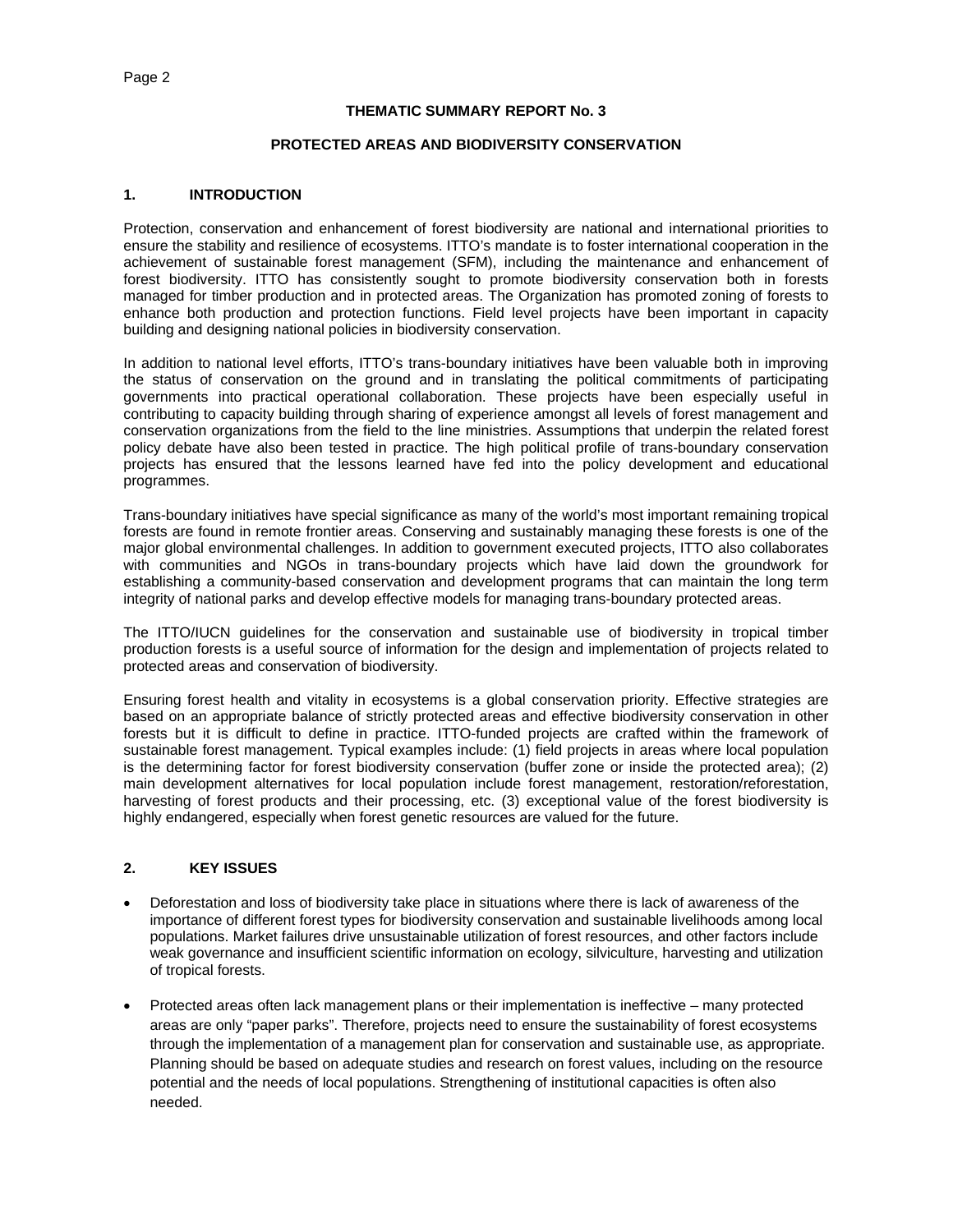- The trans-boundary aspects of flora and fauna of the forest reserves are particularly important for the conservation of migratory species. There is also a need to contribute to security in protected areas and building up trust between the collaborating nations. These measures would be necessary also for tapping new revenue for conservation from the tourism potential in the participating countries.
- Communities living adjacent to protected areas need to participate in decision making as usually stipulated in the legislation. However, often communities cannot do so due to lack of awareness, skills, and weak internal organization. In fact, it is often difficult to structure operational relationships between communities and other stakeholders in and around protected areas. Socio-economic studies are only a first step in building up effective partnerships which is a delicate time-consuming process that can easily get bogged down.
- In many national parks, illegal bush meat poaching may continue in spite of enhanced control measures often with external support. Control cannot be effective if culprits are not prosecuted and condemned in the courts. Poaching is an additional security risk for park guards as well. Even if the law may allow subsistence hunting for the inhabitants of the area, control of hunting tends to remain largely ineffective.
- In some conservation areas, many externally funded environmental and social projects are operating without effective coordination which limits their impacts. Cooperation and coordination would be particularly needed for financing of critical activities for social development as resources of individual projects are often insufficient. Development of alternative sustainable economic activities has proved to be difficult and remains a key constraint for engaging local people in conservation.
- Also in trans-boundary projects national authorities' participation may lack operational coordination, although partner governments officially support the project. While some forestry authorities can provide financial support during execution and may express willingness to assume larger responsibilities in the future, others may remain uncommitted. Very few public agencies in participating countries make necessary commitments to implement activities and bear their costs to maintain effective community participation in biodiversity conservation in the buffer zones after the project has been terminated.
- Project proposals may be attractively designed on paper but in practice, they may turn out to be too ambitious considering fund availability, planned time period, working conditions and capacity to control external factors. Project plans may also fail to foresee adequate activities to achieve the identified specific objectives. The design too often requires NGOs as Executing Agencies to carry out actions that are beyond their legal and professional competence such as establishing a protected area system on government or private lands.
- Although the idea behind some projects could be valid given the problem analysis that led to its formulation, there is always a need for participation of beneficiaries and other stakeholders through adequate consultation in the project formulation process. The project rationale is usually based on filling existing gaps in the knowledge on the resources in order to elaborate management plans for the areas under consideration. Success on the long term requires effective implementation arrangements of the plans prepared but such arrangements are not always considered in the project design phase.

## **3. LESSONS LEARNED**

## *Project design*

- Achievement of biodiversity conservation objectives with indigenous people's participation can be more effective than through establishment of strictly protected areas. This, however, greatly depends upon (1) tangible results of sustainable management alternatives generated by the project; (2) population growth and ethnic diversity in the target areas; and (3) fulfillment of the government's responsibilities regarding infrastructure and social services.
- Communication, awareness raising and training are fundamental prerequisites for change in local customs but it takes time to have a true impact due to traditional resistance if the targeted change in behavior is not by obligation.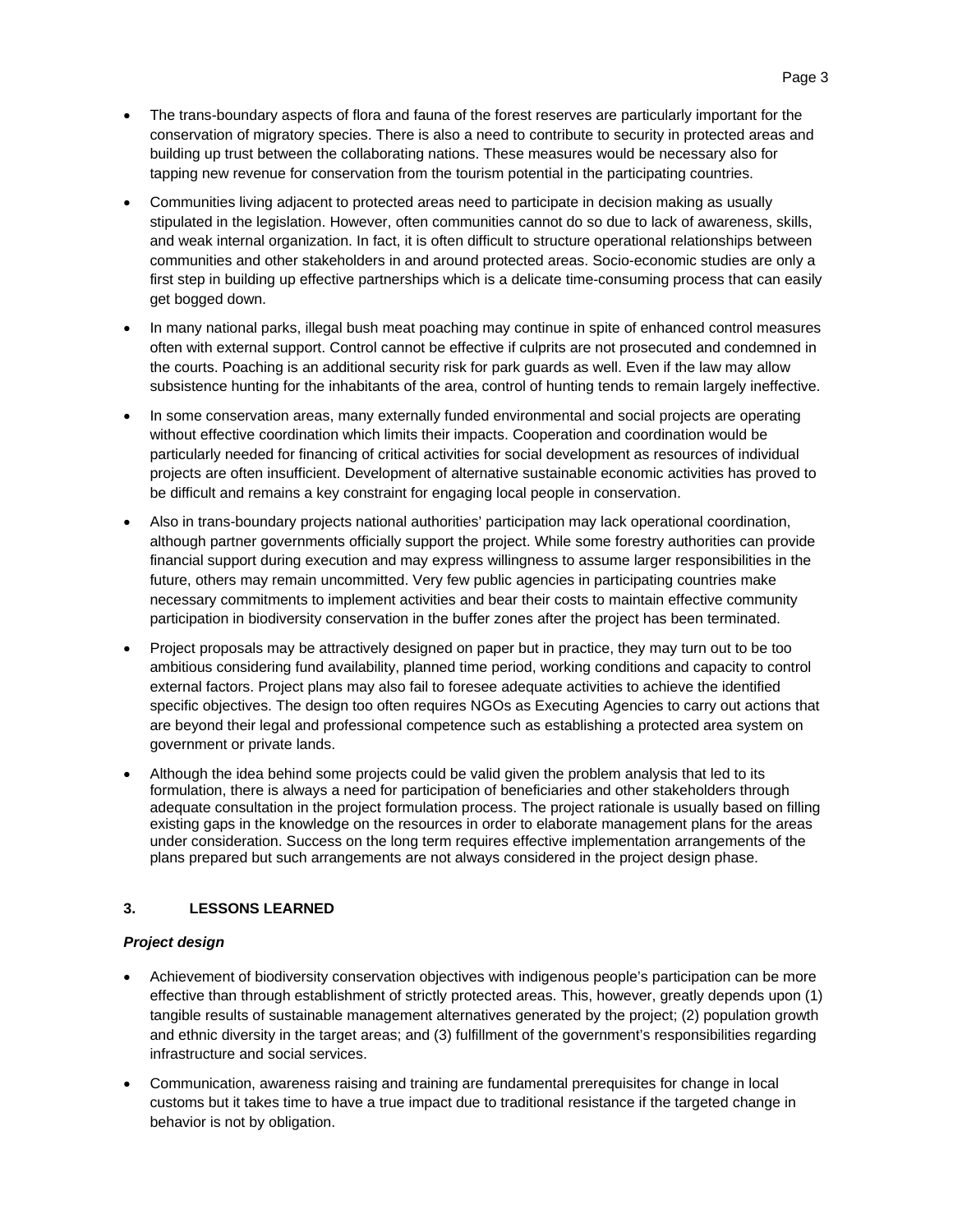## Page 4

- Participative community management depends on the socio-cultural environment; the well-being of local people is a precondition for success in conservation and engagement in productive activities. Most conservation projects come with a restrictive initial agenda for communities but their members are seldom entrepreneurial or interested in a change of life style. Externally imposed management of sacred sites and trees is also difficult to accept by communities.
- Understanding ethnic diversity, local traditions and cultural and spiritual values in the protected area is necessary as conservation measures are built on them.
- Development of alternative sustained livelihoods activities within the framework of a forest conservation projects requires a broad range of skills which should be provided through the project team.
- Income generation needs to be addressed as a community or family business enterprise and not only as a forest conservation project activity. Strategic partnerships can be elaborated to devolve local community development activities to NGOs and other actors such as rural banking institutions or extension organizations to ensure continuous support to alternative livelihoods.
- Alternative economic activities can provide tangible impacts, particularly during the transition period toward effective conservation management. There is no blueprint for their development which is a stepwise process through trial and error for which communities need patience. Successful development of activities should also consider differences in gender priorities and participation.
- Adequate resources may have to be invested in community development, even if it may not be the main target of conservation. The results of past projects have shown that it has often been a key element for the success.
- Improvement of local livelihoods usually requires investments in infrastructure and economic activities which can bring along increased risk for the clearance of forest land and illegal activities.
- To address poaching in protected areas, zoning for hunting areas within the conservation areas is helpful for improving control. Rotation can be applied when allocating hunting rights to have sufficient areas for fauna recovery. Special measures are often needed for management of large wildlife in order to avoid animals getting accustomed to feeding on crops. Village committees can be useful for monitoring their threats.
- Buffer zones, with a mosaic of multiple use areas around protected areas can provide sustained protection while helping build up economic resources. However, expectations within a limited time period should be realistic, particularly with regard to changes in community behavior.
- Generating credible information is necessary for raising awareness among the decision-makers on the importance of different types of forests and their biodiversity for the preservation of the environment and the national economy.

#### *Project implementation*

- If a biodiversity conservation project is implemented strictly according to its original operational plans within a relatively short period, it may produce visible short-term outputs but there is a risk of compromising long-term impacts.
- An adequate time period is needed for participatory processes to root down and for developing adequate approaches and ownership by the beneficiaries and partners. For this reason a minimum of three-year project duration should be planned.
- By their nature project impacts tend to always evolve slowly and therefore interventions should remain active for several years even after project termination. A follow-up mechanism can ensure that actions can continue.
- In trans-boundary conservation projects there is a risk of accumulated complexities due to the fact that more than one country is involved which calls for early devising of adequate mitigation measures.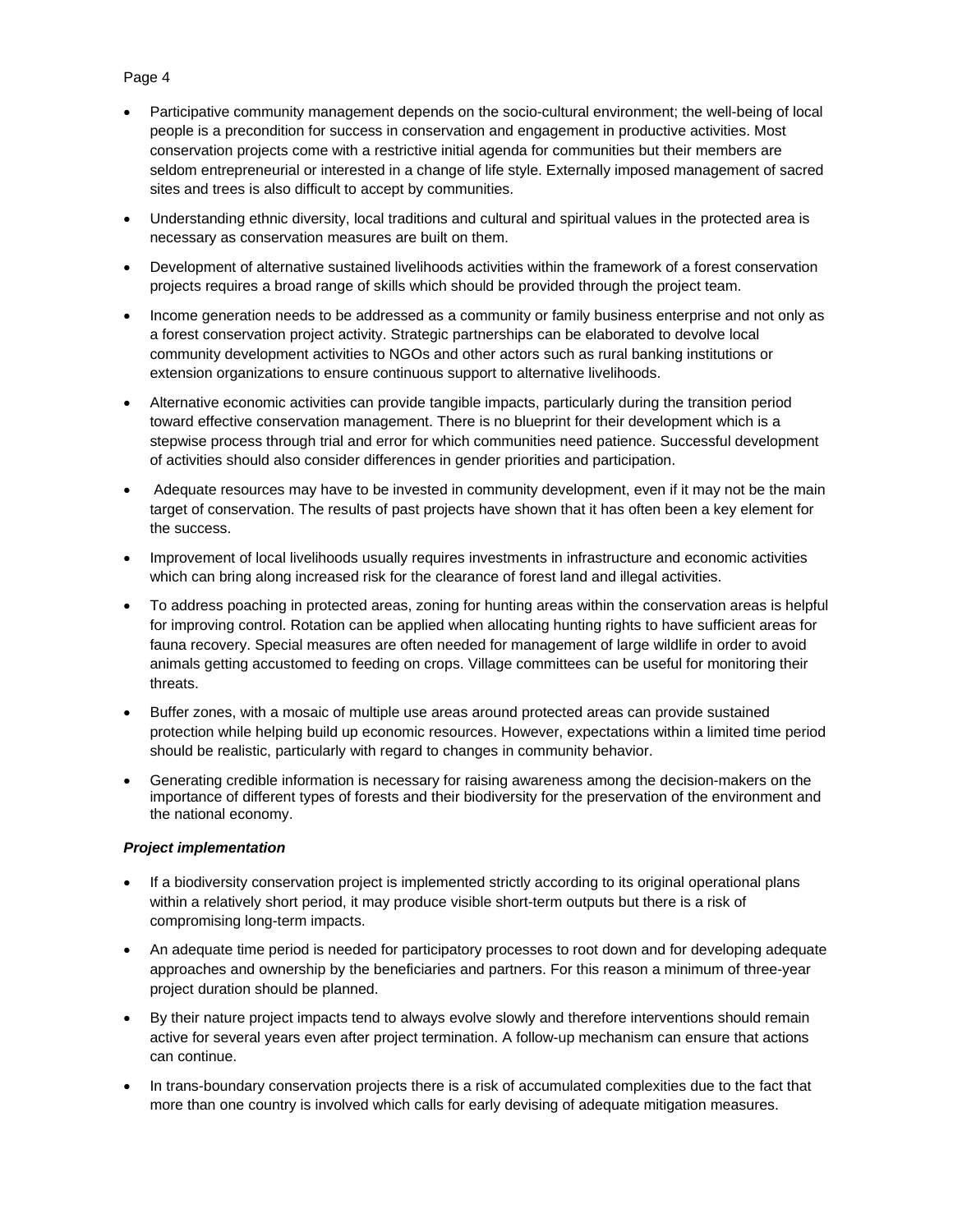- It is very important for project teams to be based in the project area in order to be able to make frequent contacts with communities and other local partners. This would ensure relevance, efficiency and effectiveness of the project activities.
- If the project was initially planned to be implemented by a government agency, but no progress could be seen, project implementation could be improved through subcontracting to a competent NGO while recognizing their limitations to influence policy and change institutions.
- Partnerships have proved to be an excellent concept to build up collaboration among participating actors. However, operational partnerships with communities take time to establish and need a phased process for capacity building.
- Delays during the implementation can occur due to changes in national policy, regulations and institutional framework, which calls for adaptive project management.

## **4. GOOD PRACTICES**

## *Project design*

- Conservation projects need to be designed through a careful consideration of the best available practices. These include: (1) empowerment of local communities' leadership, through organizational assistance, carefully promoting democratic approaches; (2) frequent but precise up to date communication on the project's objectives and implementation; (3) respect for local traditions, especially indigenous people's customary rights and own rules; the latter can incorporate biodiversity conservation elements; (4) facilitating contact between indigenous leadership with national or regional government authorities; (5) recognition that some classical approaches to conserve biodiversity, such as establishment of strictly protected areas, may not be feasible; (6) redefinition of limits of existing protected areas when these include populated areas without biological diversity value; (7) land titling for indigenous people as a pre-condition to set aside protected areas; and (8) selection and training of indigenous or local people as promoters of conservation goals and project results.
- Conservation projects can succeed when they are inclusive and the appropriate target groups are involved and benefit from the outputs. Well selected target groups (e.g. indigenous peoples, forest communities) are the determining factor for successful biodiversity conservation projects. However, all the relevant stakeholders should be consulted, including local and regional authorities, settlers and other forest dwellers, community-based organizations, forest enterprises, contractors, civil society organizations, etc.
- Cooperation and partnerships with communities, forestry companies, protected area agencies, forestry departments, international conservation organizations and local NGOs can be effective if based on commitments of all groups. Establishment of mutual trust and understanding is a pre-condition for project success.
- Project plans could make provisions for action to encourage local authorities, enterprises and communities to include biodiversity conservation activities in their forest management plans. Voluntary groups active in this field can play a significant role in raising awareness on conservation if they can receive professional advisory support, which the Executing Agencies could arrange.

## *Communities in conservation areas*

- Effective conservation and sustainable management of forests requires that communities who live in and around the forests can benefit from the project outcomes. Community stewardship is often a useful strategy in management of conservation areas.
- Involvement of conservation NGOs and other civil society organizations in biodiversity conservation field projects can be highly valuable as they bring new skills and perspectives, and often funds. They can also help ensure that adequate attention is given to local peoples' concerns.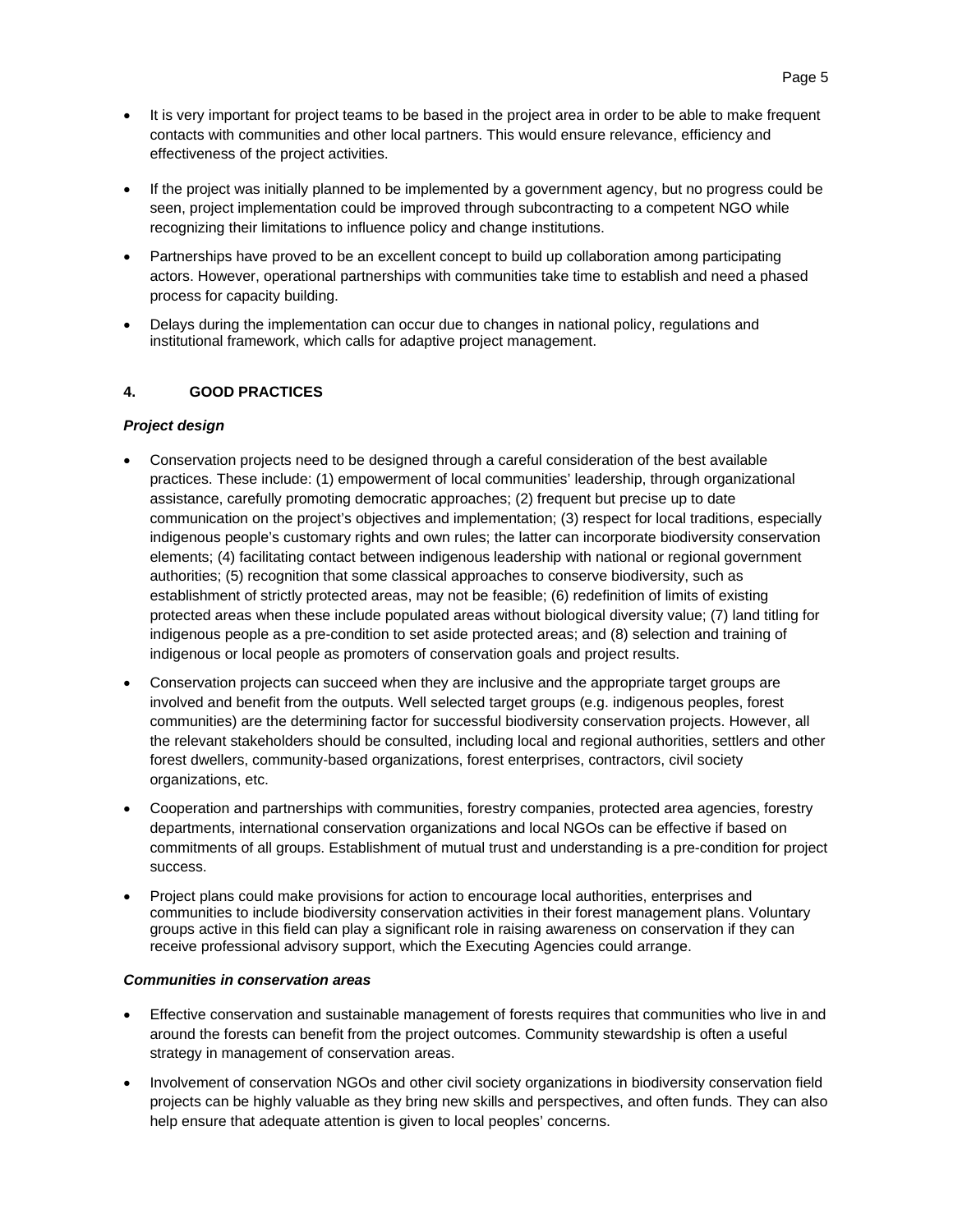#### Page 6

- Measures are often needed to avoid unrealistic expectations on the benefits that relatively small-scale projects can bring rapidly for community livelihoods in remote forest regions and conservation areas.
- The Community Organizer approach has proved to be useful in training of rural promoters recruited among local farmers in integrated national park management and in economic activities. Refinancing of promoters' work could be achieved for example by licensed collection of saleable goods, hence motivating them to regularly visit their clients and pass information and offer training to them.

## *Zoning*

- Park zoning needs an evaluation of biodiversity assets, assessment of traditional land use and clarification of use rights. Re-classification of forestland into a national park allows functional zoning, including limited use areas within the park borders. A good planning process is consultative and its outcome is negotiated with local authorities.
- Declaration of a national park can mobilize national and international funds for its management.
- Earmarking of buffer zones around sensitive areas is an important component of the protected area management plans. Buffer zone management can be successful if plans have been developed with the participation of local institutional, non-governmental and rural stakeholders. For development activities in the buffer zone, collateral financing from non-project sources could be raised to generate income and employment, as well as to supply timber and non-timber forest products for local use and markets.

#### *Trans-boundary conservation areas*

- In trans-boundary conservation projects a joint coordinating committee at a sufficiently high-level can ensure that national-level commitments for co-operative action are implemented in practice. These projects may need to develop specific multi-national financing mechanisms for sustaining post-project activities for effective conservation.
- Trans-boundary projects can be successfully crafted within regional initiatives, such as the Congo Basin Forest Partnership, the Heart of Borneo Initiative, the Amazon Cooperation Treaty and others, to promote biodiversity conservation in production forests. However, overly complex implementation arrangements should be avoided.
- While the engagement of local people is important in all field projects, it is especially necessary in transboundary projects as they occur in remote forest areas which are often the home of marginalized groups, ethnic minorities and populations that are amongst the world's poorest and most forest dependent.

#### *Research*

- Databases, research and studies developed by the project can be designed taking into account the needs for the design of conservation strategies and forest policies.
- Engagement of research and educational institutes is particularly useful for designing and implementing scientific components of the projects, and for validation and dissemination of results and lessons learned.

## *Project implementation and sustainability*

- Low levels of support over long periods are often more effective than heavy financial support delivered over short time-frames. The entire cycle of project preparation, negotiation, implementation and evaluation contributes to the progress in biodiversity conservation and sustainable development in project areas.
- Many existing management plans of protected areas need revision by adopting an action oriented approach, including effective cooperation arrangements with local stakeholders (institutional and rural) for co-management, and for ensuring economic and social development.
- Project offices located in the vicinity of remote conservation sites ensures the ease of work and effective supervision, but enough computer facilities are needed to save staff time for field activities.